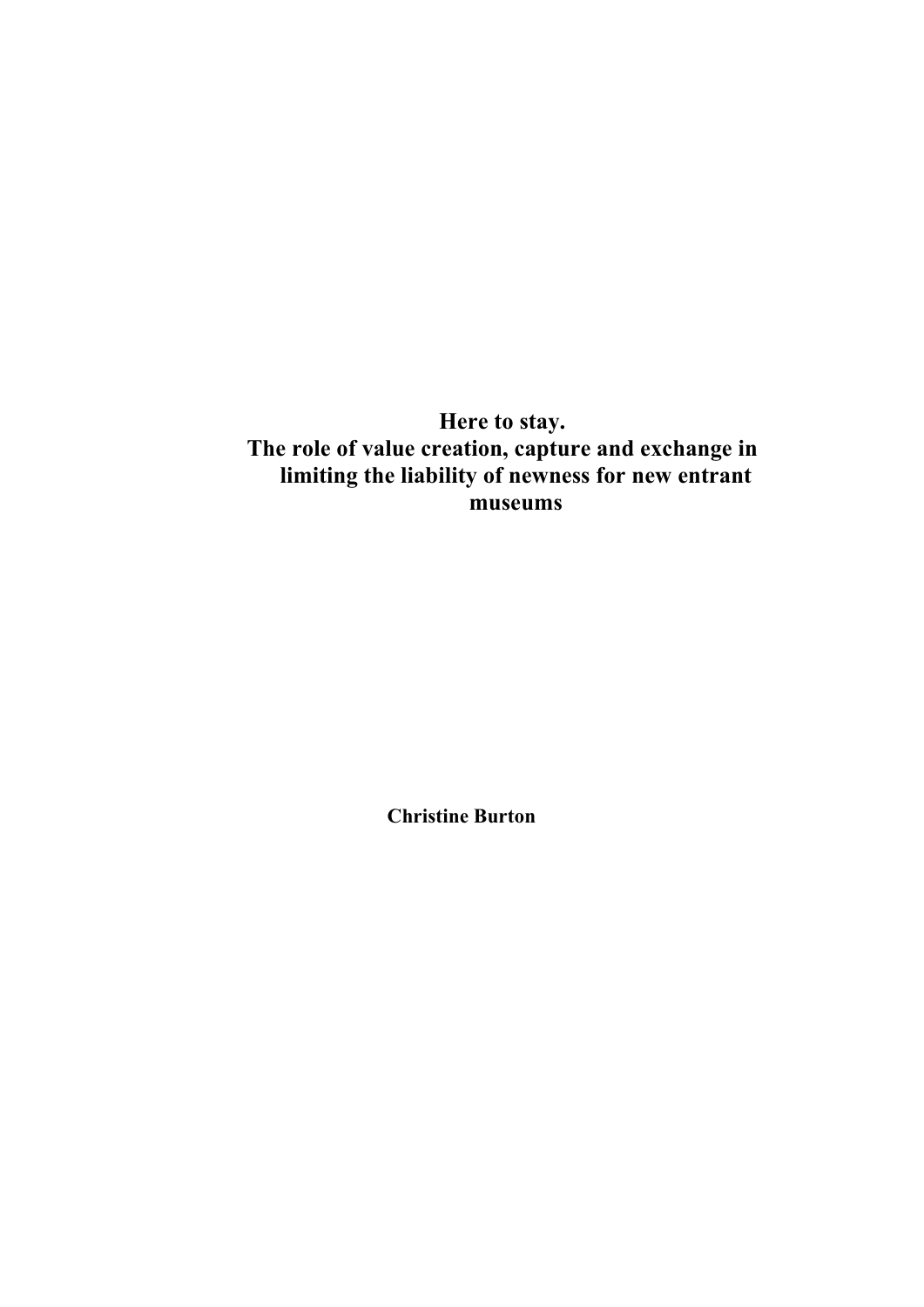# **Here to stay. The role of value creation, capture and exchange in limiting the liability of newness for new entrant museums**

**Christine Burton** 

#### **A thesis submitted in fulfilment of the requirements of the degree of Doctor of Philosophy**

**2006**

**School of Leisure Sport and Tourism University of Technology, Sydney**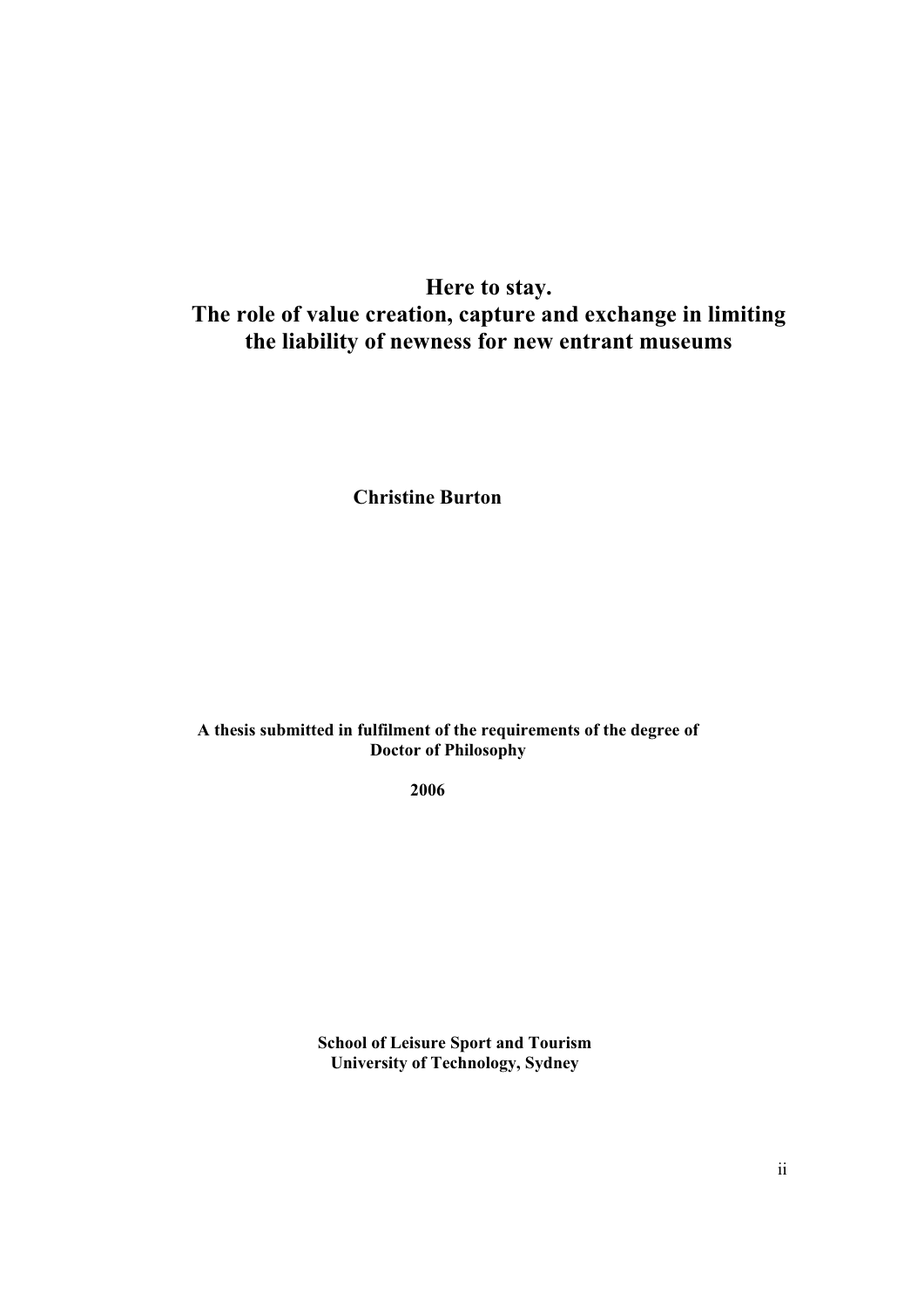## **Certificate of Authorship and Originality**

I certify that the work in this thesis has not previously been submitted for a degree nor has it been submitted as part of requirements for a degree except as fully acknowledged within the text.

I also certify that the thesis has been written by me. Any help that I have received in my research work and the preparation of the thesis itself has been acknowledged. In addition, I certify that all information sources and literature used are indicated in the thesis.

Signature……………………………………………………………………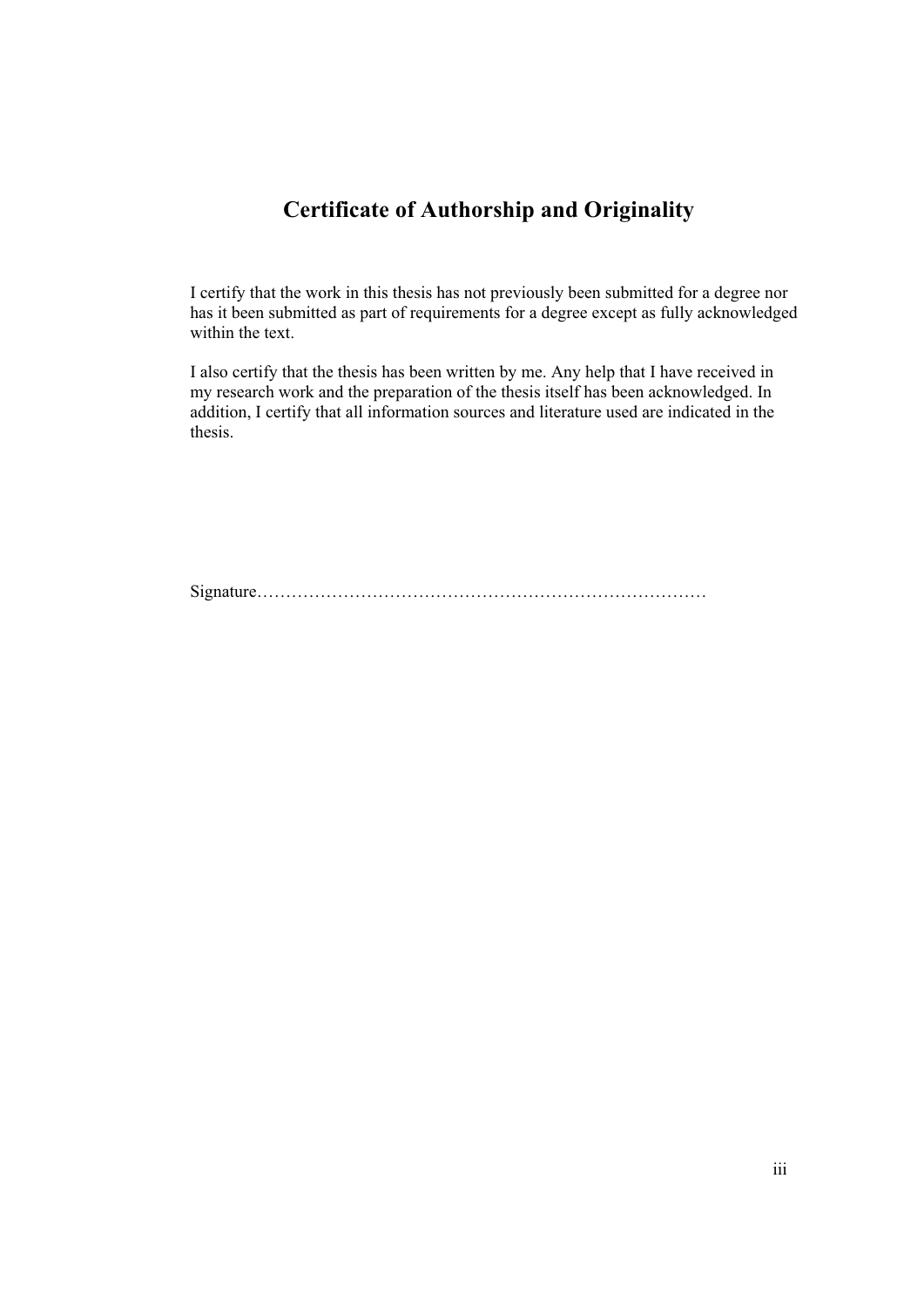### **Acknowledgements**

There are a number of people who have assisted me in the course of this thesis and I would like to acknowledge and thank them:

 Informants in the case studies were generous with their time, forthright in their opinions and meticulous with their recollection of events. I am indebted to their generosity and thoughtfulness.

My supervisors, Professor Rob Lynch and Professor Ian Palmer, were a constant source of wisdom, inspiration and guidance. They encouraged critical self-reflection and intellectual rigour in steering me in directions that proved rewarding. I am grateful for their steadfastness in the course of this research.

I am grateful to the Head of the School of Leisure Sport and Tourism, Assoc Professor Bruce Hayllar, who was generous in allowing me time away from teaching to complete this work.

The research and writing of a thesis is a long and lonely endeavour. I am grateful to my family for their understanding, support and love during this time.

This work is dedicated to my partner, Andrew, and to my father.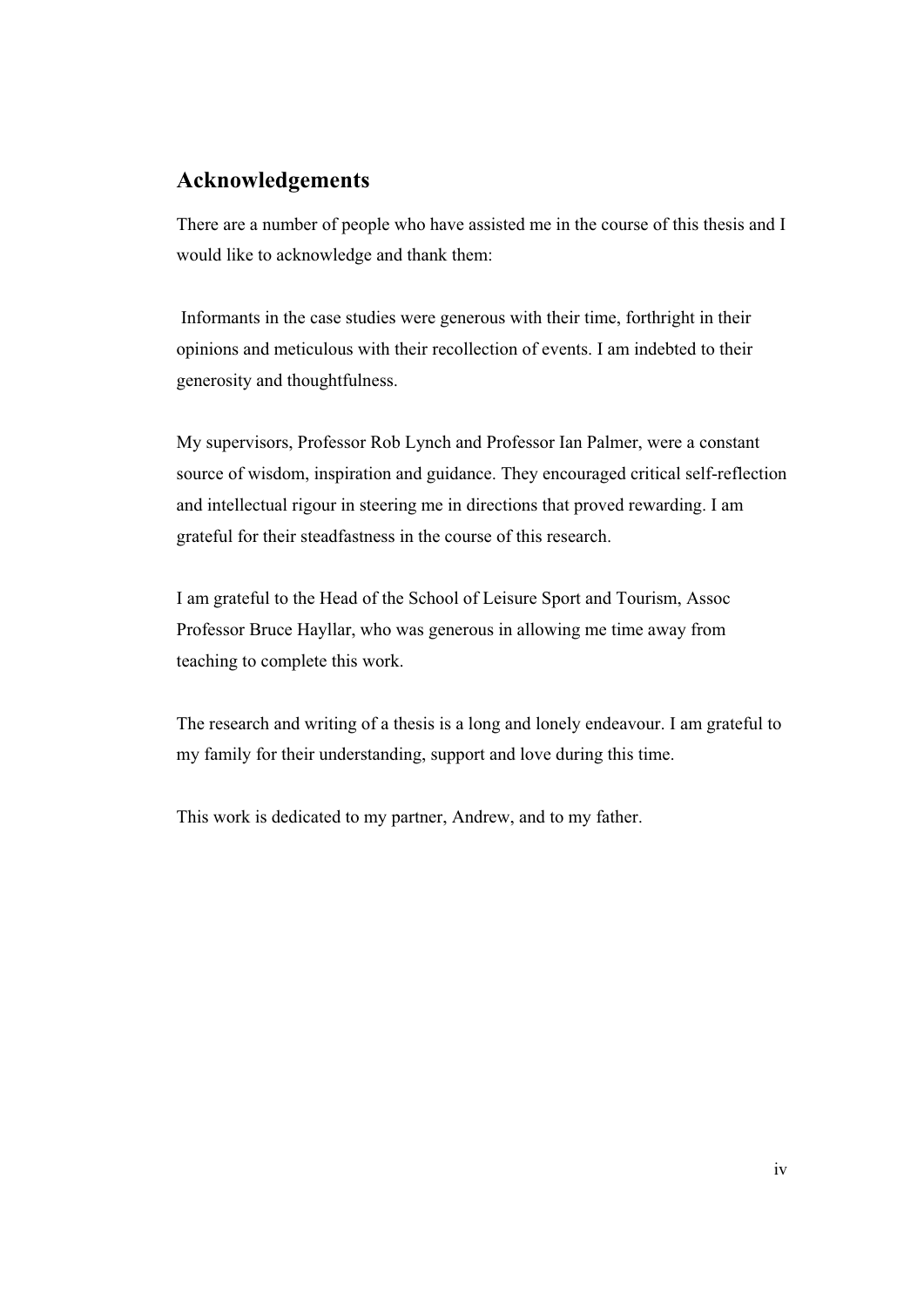# **Abbreviations**

| <b>ACT</b>     | <b>Australian Capital Territory</b>                                              |
|----------------|----------------------------------------------------------------------------------|
| <b>AIATSIS</b> | Australian Institute for Aboriginal and Torres<br><b>Strait Islander Studies</b> |
| <b>AMIC</b>    | Australian Mining Industry Council                                               |
| <b>ANU</b>     | <b>Australian National University</b>                                            |
| <b>ARC</b>     | <b>Australian Research Council</b>                                               |
| <b>ATSI</b>    | Aboriginal and Torres Strait Islander                                            |
| <b>ANMM</b>    | <b>Australian National Maritime Museum</b>                                       |
| CSO            | <b>Community Service Obligations</b>                                             |
| EE             | Earth Exchange                                                                   |
| <b>HHT</b>     | <b>Historic Houses Trust</b>                                                     |
| <b>NMA</b>     | National Museum of Australia                                                     |
| <b>MAAS</b>    | Museum of Applied Arts and Sciences                                              |
| <b>MMAPSS</b>  | Maritime Museums of Australia Project<br><b>Support Scheme</b>                   |
| <b>NGO</b>     | Non Government Organization                                                      |
| <b>NSW</b>     | New South Wales                                                                  |
| <b>USA</b>     | United States of America                                                         |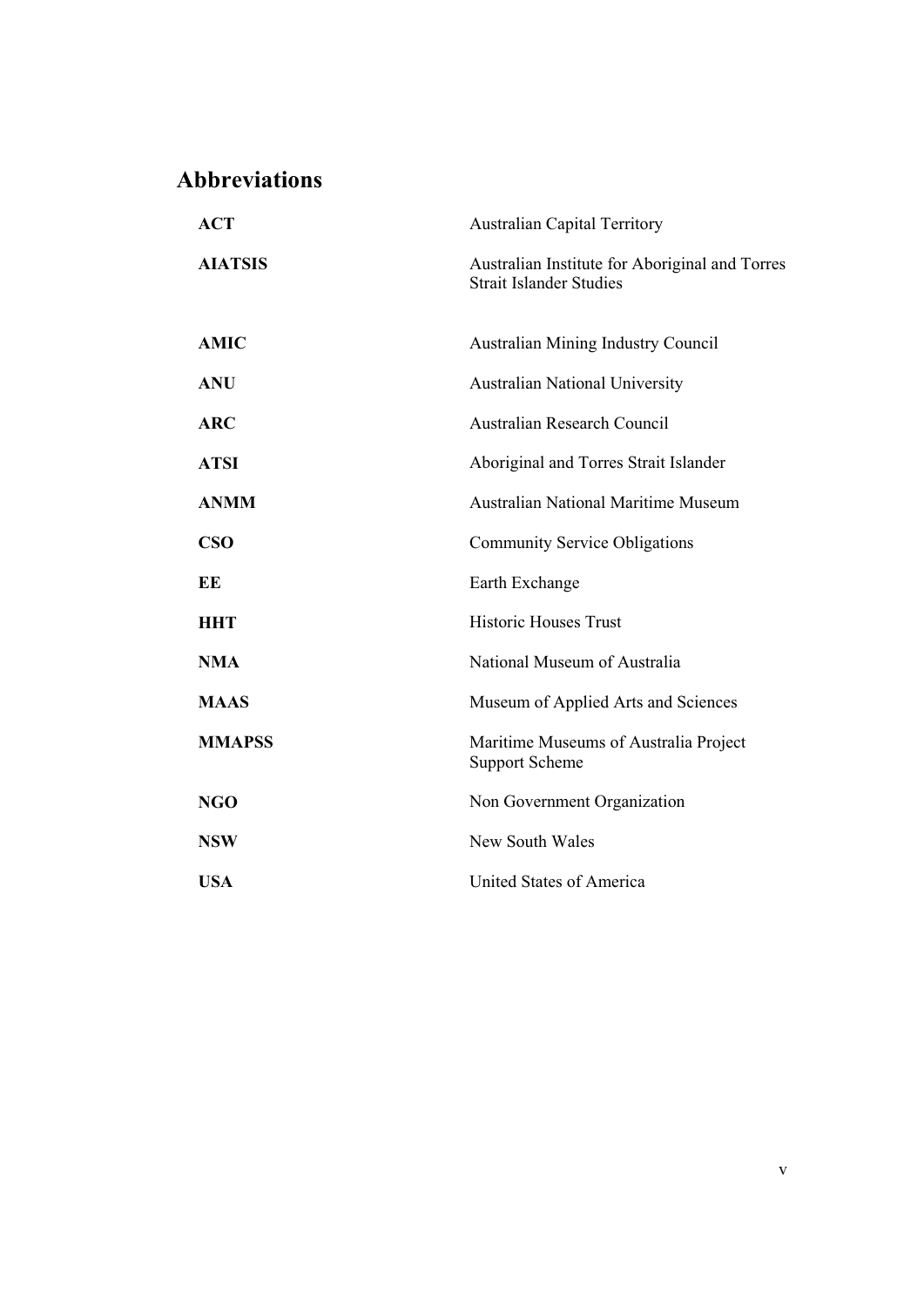### **TABLE OF CONTENTS**

| <b>CHAPTER 2: AN EMERGENT FRAMEWORK OF VALUE CREATION, CAPTURE AND</b>            |  |
|-----------------------------------------------------------------------------------|--|
|                                                                                   |  |
|                                                                                   |  |
|                                                                                   |  |
|                                                                                   |  |
| 2.5 TYPES OF STAKEHOLDERS: COLLABORATORS, SPONSORS, THE PUBLIC AND THE STATE 45   |  |
| 2.6 VALUE CREATION, VALUE CAPTURE, ACCOUNTABILITY, ALIGNMENT AND STAKEHOLDERS58   |  |
| 2.7 NEW ENTRANTS AND LIMITING THE LIABILITY OF NEWNESS IN THE NONPROFIT SECTOR 58 |  |
|                                                                                   |  |
|                                                                                   |  |
|                                                                                   |  |
|                                                                                   |  |
|                                                                                   |  |
|                                                                                   |  |
|                                                                                   |  |
|                                                                                   |  |
|                                                                                   |  |
|                                                                                   |  |
|                                                                                   |  |
| <b>CHAPTER 4: CASE STUDY: THE NATIONAL MUSEUM OF AUSTRALIA 108</b>                |  |
|                                                                                   |  |
|                                                                                   |  |
|                                                                                   |  |
|                                                                                   |  |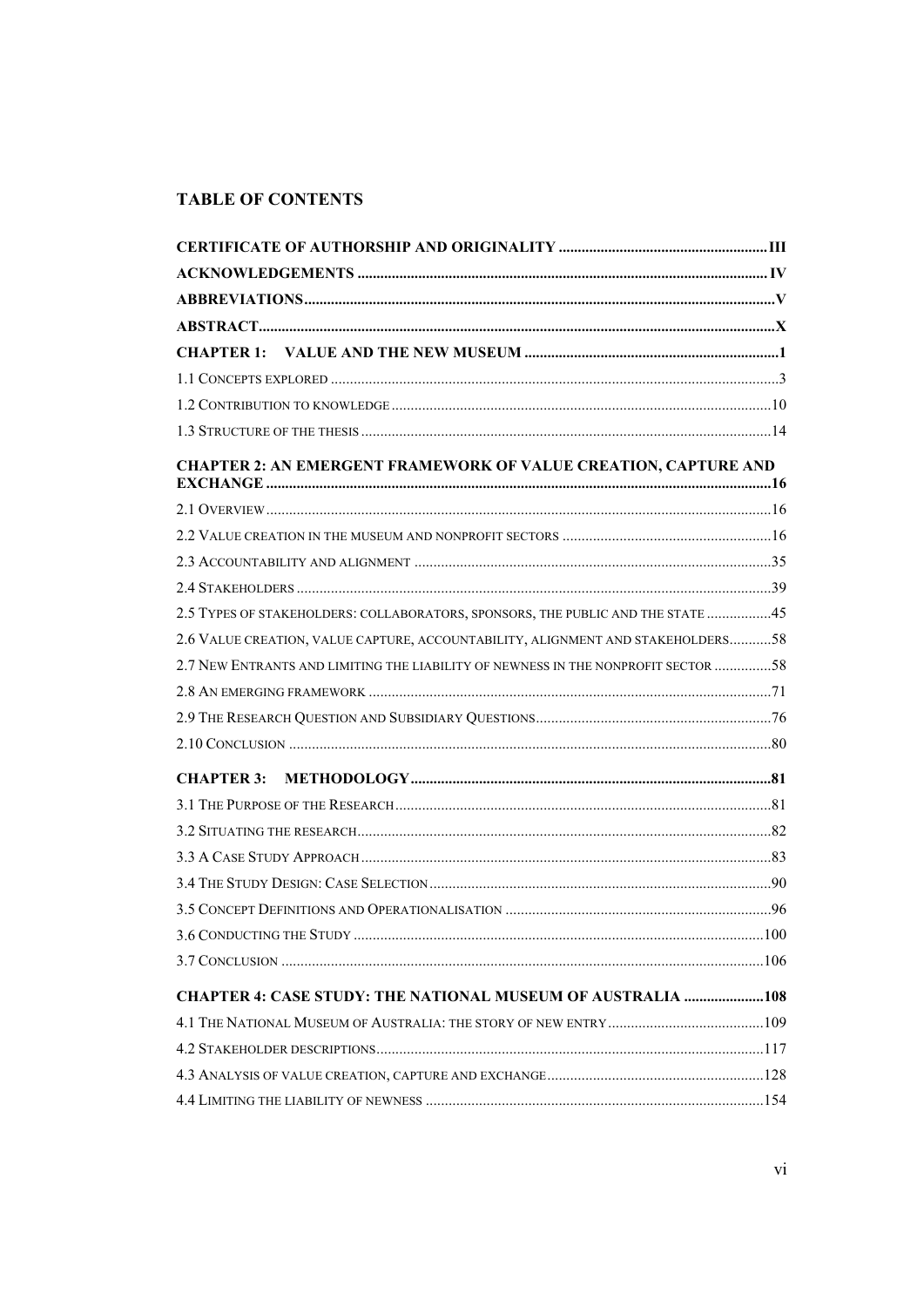| <b>CHAPTER 5:</b> | <b>CASE STUDY: AUSTRALIAN NATIONAL MARITIME MUSEUM 159</b>             |  |
|-------------------|------------------------------------------------------------------------|--|
|                   |                                                                        |  |
|                   |                                                                        |  |
|                   |                                                                        |  |
|                   |                                                                        |  |
|                   |                                                                        |  |
|                   |                                                                        |  |
|                   |                                                                        |  |
|                   |                                                                        |  |
|                   |                                                                        |  |
|                   |                                                                        |  |
|                   |                                                                        |  |
|                   |                                                                        |  |
|                   |                                                                        |  |
|                   |                                                                        |  |
|                   | <b>CHAPTER 8: VALUE CREATION, CAPTURE AND EXCHANGE IN LIMITING THE</b> |  |
|                   |                                                                        |  |
|                   |                                                                        |  |
|                   |                                                                        |  |
|                   |                                                                        |  |
|                   | APPENDIX 2: CONSTRUCT DEVELOPMENT FROM INFORMANTS AND INTERVIEW        |  |
|                   | APPENDIX 3: CASE STUDIES: COMPARISON OF MARKET SHARE AND               |  |
|                   |                                                                        |  |
|                   |                                                                        |  |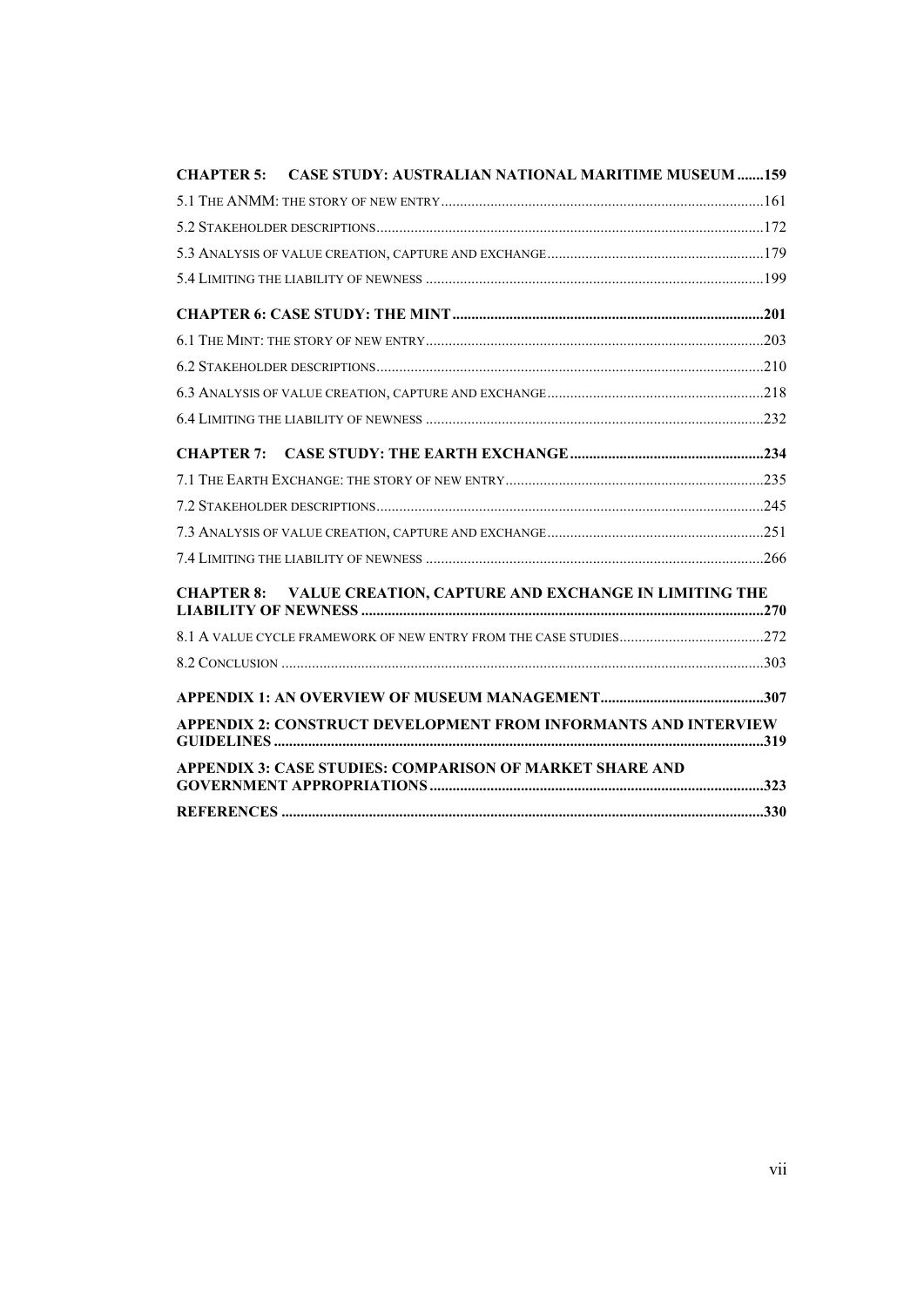### **Tables**

| Table 1: The elements of value creation, capture and exchange and limiting the liability of |     |
|---------------------------------------------------------------------------------------------|-----|
| newness                                                                                     | 76  |
| Table 2: Concepts and questions                                                             | 78  |
| Table 3: Definitions and operationalisation of the research question                        | 98  |
| Table 4: Types of informants for each case study                                            | 102 |
| Table 5: National Museum of Australia: Table of attributes for value creation, capture and  |     |
| exchange for different stakeholders                                                         | 127 |
| Table 6: NMA collaborative research projects                                                | 137 |
| Table 7: NMA analysis of sponsorship funding                                                | 140 |
| Table 8: NMA visitor analysis 2001-2004                                                     | 142 |
| Table 9: NMA analysis of public programs                                                    | 144 |
| Table 10: NMA growth of collection                                                          | 145 |
| Table 11: NMA government funding patterns and staffing 1999-2005                            | 146 |
| Table 12: NMA analysis of visitor cost                                                      | 152 |
| Table 13: ANMM: Table of attributes for value creation, capture and exchange for different  |     |
| stakeholders                                                                                | 178 |
| Table 14 : Visitor numbers to the ANMM 1991-1997                                            | 186 |
| Table 15: Proportion of earned income to government appropriations                          | 193 |
| Table 16: ANMM Value of Sponsorship                                                         | 194 |
| Table 17: Admissions and gate receipts 1991-1997                                            | 196 |
| Table 18: Average visitor spend at Kiosk/Restaurant and shop 1991-1997                      | 196 |
| Table 19: The Mint: Table of attributes for value creation, capture and exchange for        |     |
| different stakeholders                                                                      | 217 |
| Table 20: Visitor attendance at the Mint 1984-1992                                          | 226 |
| Table 21: Visitor attendance at the Mint 1995-7                                             | 227 |
| Table 22: Earth Exchange: visitor numbers from 1991-1995                                    | 241 |
| Table 23: Earth Exchange: Table of attributes for value creation, capture and exchange for  |     |
| different stakeholders                                                                      | 250 |
| Table 24: Percentage of sponsorship revenue to government revenue                           | 263 |
| Table 25: Admission revenue as a percentage of total revenue                                | 264 |
| Table 26: Summary of value attributes across cases                                          | 276 |
| Table 27: Shifts in museum paradigms                                                        | 312 |
| Table 28: Constructs developed from the interviews using the Value Cycle Framework as a     |     |
| working analytical tool                                                                     | 319 |

# **Figures**

| Figure 1: Value Cycle Framework of New Entrant Museums                                 |     |
|----------------------------------------------------------------------------------------|-----|
| Figure 2: Strategy in the Public Sector                                                | 28  |
| Figure 3: Stakeholder typology: one, two or three attributes present                   | 44  |
| Figure 4: New entry time span - elements of value and survival, transformation or exit | 70  |
| Figure 5: The Value Cycle Framework of New Entrant Museums                             | 75  |
| Figure 6: Case study research diagram                                                  | 105 |
| Figure 7: Relationship between Upstream and Negotiated Stakeholders and the Museum     |     |
| 1998-2001                                                                              | 123 |
| Figure 8: Relationship between Upstream and Negotiated Stakeholders and the Museum     |     |
| 2001-2004                                                                              | 124 |
|                                                                                        |     |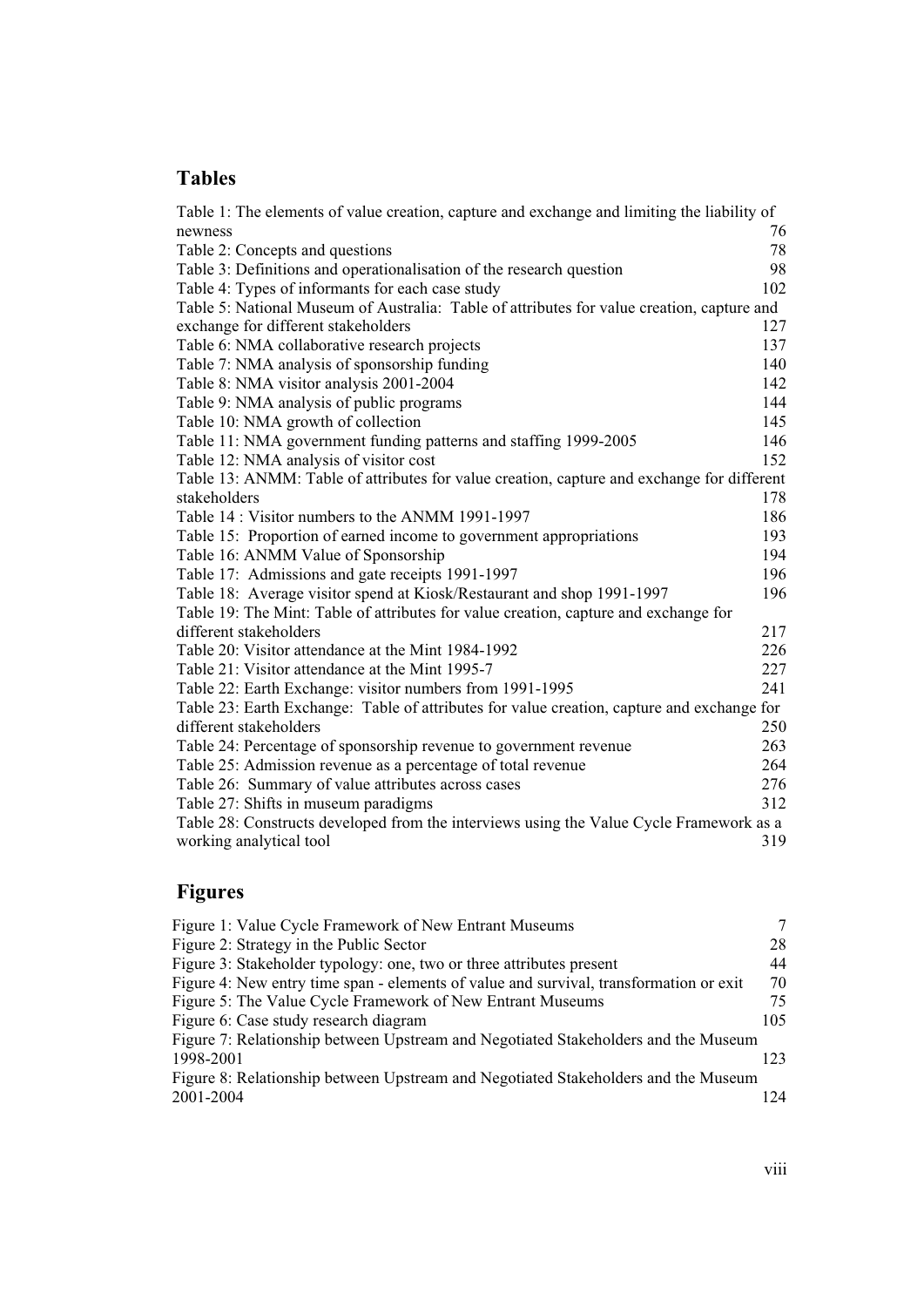| Figure 9: Relationship between Upstream and Negotiated Stakeholders and the ANMM        |     |
|-----------------------------------------------------------------------------------------|-----|
| 1991-1996                                                                               | 176 |
| Figure 10: Relationship between Upstream and Negotiated Stakeholders and the Mint 1982- |     |
| 1991                                                                                    | 213 |
| Figure 11: Relationship between Upstream and Negotiated Stakeholders and the Mint 1994- |     |
| 1997                                                                                    | 215 |
| Figure 12: Relationship between Upstream and Negotiated Stakeholders and the Earth      |     |
| Exchange 1991-1995                                                                      | 249 |
| Figure 13: The Value Cycle Framework of New Entrant Museums                             | 274 |
| Figure 14: The Revised Value Cycle Framework of New Entrant Museums                     | 298 |
| Figure 15: Museum and art gallery market share 2001                                     | 317 |
| Figure 16: Canberra market share 2000-2004                                              | 324 |
| Figure 17: Government appropriations 2000-2004                                          | 325 |
| Figure 18: Sydney market share 1991-1997                                                | 327 |
| Figure 19: Government appropriations 1991-1997                                          | 328 |
|                                                                                         |     |

#### **All photographs in this thesis were taken by the author**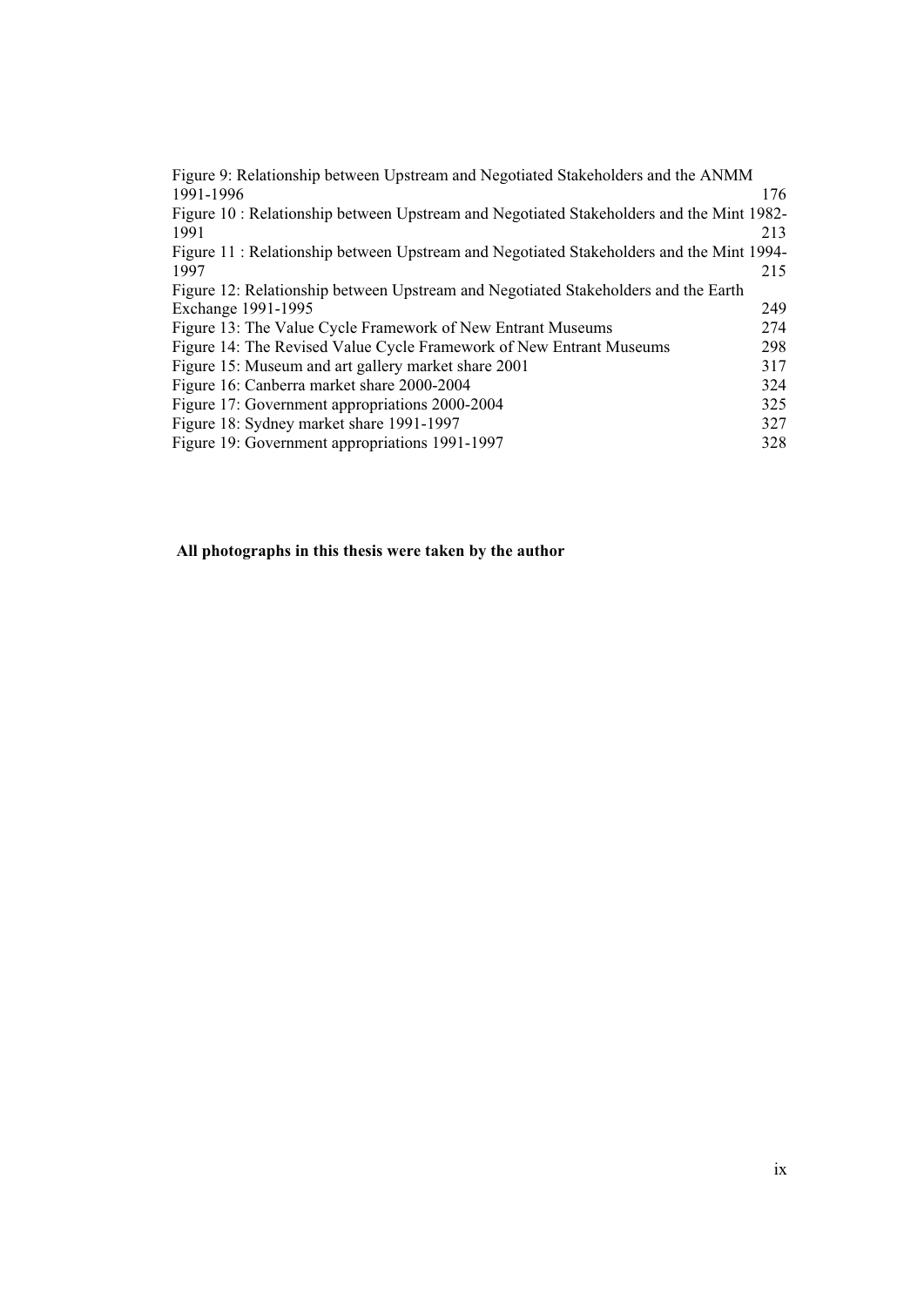#### **Abstract**

This thesis examines the concepts of value creation, capture and exchange in limiting the liability of newness for nonprofit museums entering the sector. There has been considerable examination of cultural value in relation to museums. However, little is known about how value is created, captured and exchanged for stakeholders in new museums. It is posited that value creation, capture and exchange constitute a value cycle. Through this value cycle management in new museums detects and limits the liability of newness. The ability to detect and limit the liability of newness enables the continuation of the museum. If the liability of newness is not limited, it may mean that a new museum exits the sector or is transformed.

The concept of a value cycle is derived from an examination of the nonprofit management literature, aspects of the for-profit management literature and the arts and museum management literature. Value creation is a key concept in the three literature areas. Value creation in this context, is specifically defined as the worth of the physical manifestation of the museum. It resides in the building and the collection, services and programs within the building. It is suggested that this value needs to be transformed and consumed by a range of stakeholders. The transformation of value creation is denoted as value capture. Value capture is the appeal of programs, projects and activities. Value capture includes how well the products and services align with particular stakeholders, how accountable the managers are to stakeholders and how products and services are consumed by stakeholders. The measure of how managers have been able to capture value is in the realm of value exchange. Value exchange is the merit of programs, projects and activities. Value exchange is in the form of revenue raised through sponsorship; continuation of revenue investment by the principal stakeholder, the state; time and money transacted by visitors; and intangible exchange such as leadership and reputation enhancement through collaborations. A Value Cycle Framework of New Entrant Museums is then developed as a working analytical tool to assess how the value cycle operates and how the liability of newness is detected and limited by museum management.